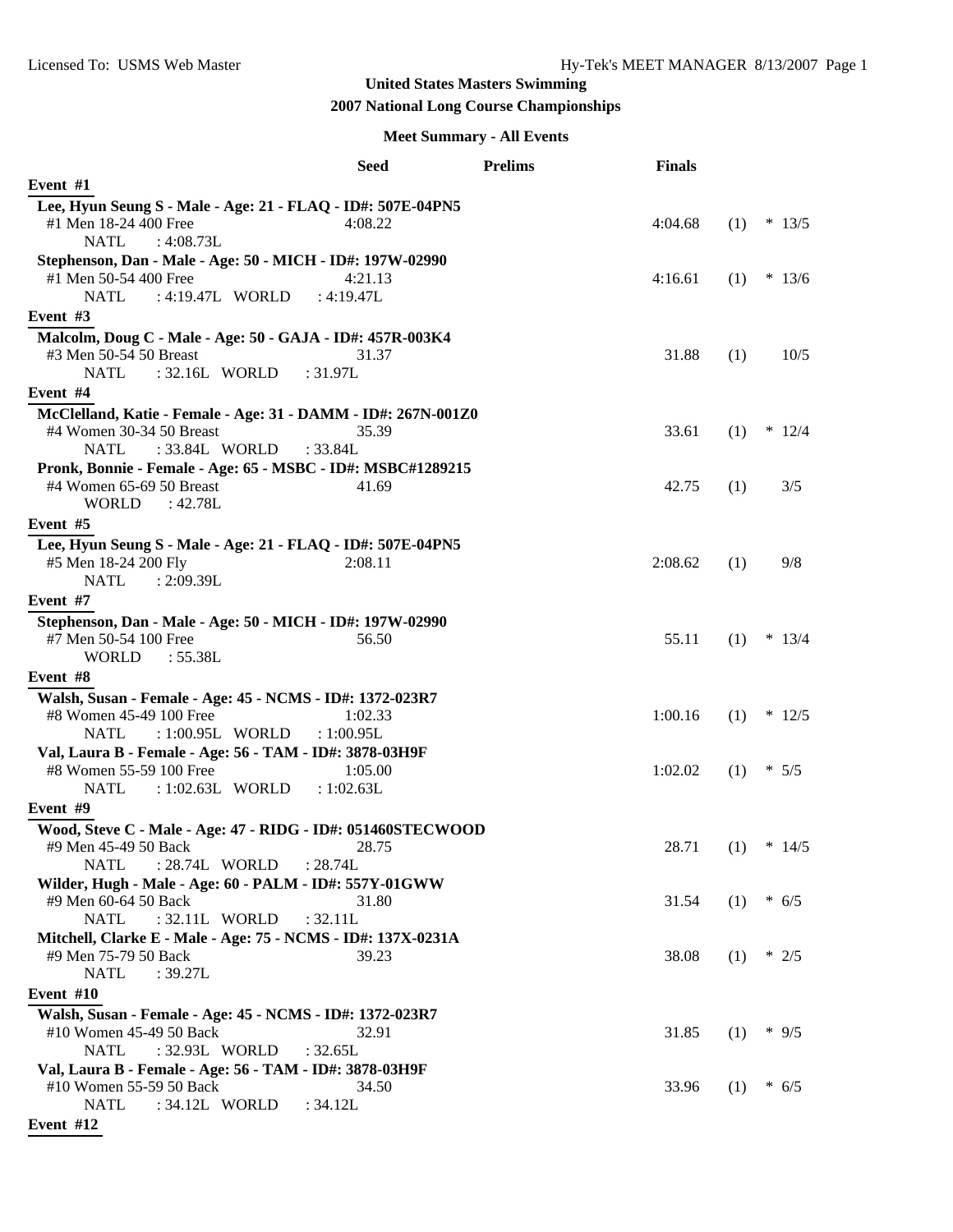# **2007 National Long Course Championships**

#### **Meet Summary - All Events**

|                                                                                    | <b>Seed</b> | <b>Prelims</b> | <b>Finals</b> |     |          |
|------------------------------------------------------------------------------------|-------------|----------------|---------------|-----|----------|
| Meyer, Margery - Female - Age: 85 - TOC - ID#: 387P-03FF0                          |             |                |               |     |          |
| #12 Women 85-89 400 Free                                                           | 8:02.86     |                | 8:14.05       | (1) | 2/7      |
| <b>NATL</b><br>: 8:17.82L WORLD                                                    | : 8:29.83L  |                |               |     |          |
| Event $#13$                                                                        |             |                |               |     |          |
| Todd, Richard T - Male - Age: 65 - TCAM - ID#: 387C-03J82                          |             |                |               |     |          |
| #13 Men 65-69 200 Back                                                             | 2:55.00     |                | 2:51.11       | (1) | $* 5/5$  |
| <b>NATL</b><br>: 2:54.10L                                                          |             |                |               |     |          |
| Event #14                                                                          |             |                |               |     |          |
| Walsh, Susan - Female - Age: 45 - NCMS - ID#: 1372-023R7                           |             |                |               |     |          |
| #14 Women 45-49 200 Back                                                           | 2:40.57     |                | 2:34.80       | (1) | $* 8/5$  |
| <b>NATL</b><br>: 2:38.04L WORLD                                                    | : 2:36.03L  |                |               |     |          |
| Event #16                                                                          |             |                |               |     |          |
| Walsh, Susan - Female - Age: 45 - NCMS - ID#: 1372-023R7                           |             |                |               |     |          |
| #16 Women 45-49 50 Free                                                            | 28.42       |                | 27.44         | (1) | $* 13/6$ |
| <b>NATL</b><br>: 27.76L WORLD                                                      | : 27.76L    |                |               |     |          |
| Val, Laura B - Female - Age: 56 - TAM - ID#: 3878-03H9F<br>#16 Women 55-59 50 Free | 30.00       |                | 28.84         | (1) | $* 6/5$  |
| <b>NATL</b><br>: 29.39L WORLD                                                      | : 29.39L    |                |               |     |          |
| Meyer, Margery - Female - Age: 85 - TOC - ID#: 387P-03FF0                          |             |                |               |     |          |
| #16 Women 85-89 50 Free                                                            | 46.95       |                | 48.76         | (1) | 1/5      |
| <b>NATL</b><br>:49.08L                                                             |             |                |               |     |          |
| Event #18                                                                          |             |                |               |     |          |
| McClelland, Katie - Female - Age: 31 - DAMM - ID#: 267N-001Z0                      |             |                |               |     |          |
| #18 Women 30-34 100 Breast                                                         | 1:17.08     |                | 1:13.46       | (1) | $* 11/5$ |
| : 1:14.53L WORLD<br><b>NATL</b>                                                    | : 1:14.52L  |                |               |     |          |
| Leilich, Joann - Female - Age: 68 - WMST - ID#: 257G-03662                         |             |                |               |     |          |
| #18 Women 65-69 100 Breast                                                         | 1:37.00     |                | 1:36.29       | (1) | $* 3/6$  |
| <b>NATL</b><br>: $1:36.94L$                                                        |             |                |               |     |          |
| Event $#19$                                                                        |             |                |               |     |          |
| Benucci, Lorenzo - Male - Age: 40 - AWJ - ID#: 457D-02DC2                          |             |                |               |     |          |
| #19 Men 40-44 200 IM                                                               | 2:16.50     |                | 2:14.75       | (1) | $*11/6$  |
| : 2:15.10L WORLD<br><b>NATL</b>                                                    | : 2:15.10L  |                |               |     |          |
| Event $#21$                                                                        |             |                |               |     |          |
| Lee, Hyun Seung S - Male - Age: 21 - FLAQ - ID#: 507E-04PN5                        |             |                |               |     |          |
| #21 Men 18-24 100 Fly                                                              | 57.49       |                | 56.16         | (1) | $* 15/6$ |
| : 57.10L<br><b>NATL</b>                                                            |             |                |               |     |          |
| Lyons, Leif H - Male - Age: 21 - FLAQ - ID#: 507A-04PKZ                            |             |                |               |     |          |
| #21 Men 18-24 100 Fly                                                              | 57.44       |                | 56.70         | (2) | $*15/5$  |
| <b>NATL</b><br>: 57.10L                                                            |             |                |               |     |          |
| Event #22                                                                          |             |                |               |     |          |
| Val, Laura B - Female - Age: 56 - TAM - ID#: 3878-03H9F                            |             |                |               |     |          |
| #22 Women 55-59 100 Fly                                                            | 1:14.00     |                | 1:10.21       | (1) | $* 3/6$  |
| <b>NATL</b><br>: 1:12.13L WORLD                                                    | : 1:12.13L  |                |               |     |          |
| Boak, Carolyn F - Female - Age: 62 - WMST - ID#: 257A-01Z7B                        |             |                |               |     |          |
| #22 Women 60-64 100 Fly                                                            | 1:26.80     |                | 1:24.97       | (1) | * $3/3$  |
| <b>NATL</b><br>: 1:29.24L                                                          |             |                |               |     |          |
| Event #25                                                                          |             |                |               |     |          |
| Johnston, Graham M - Male - Age: 76 - MOST - ID#: 437N-02NPS                       |             |                |               |     |          |
| #25 Men 75-79 400 IM                                                               | 7:17.61     |                | 7:13.14       | (1) | $*2/6$   |
| <b>NATL</b><br>: 7:17.61L WORLD                                                    | : 7:17.61L  |                |               |     |          |
| Event #28                                                                          |             |                |               |     |          |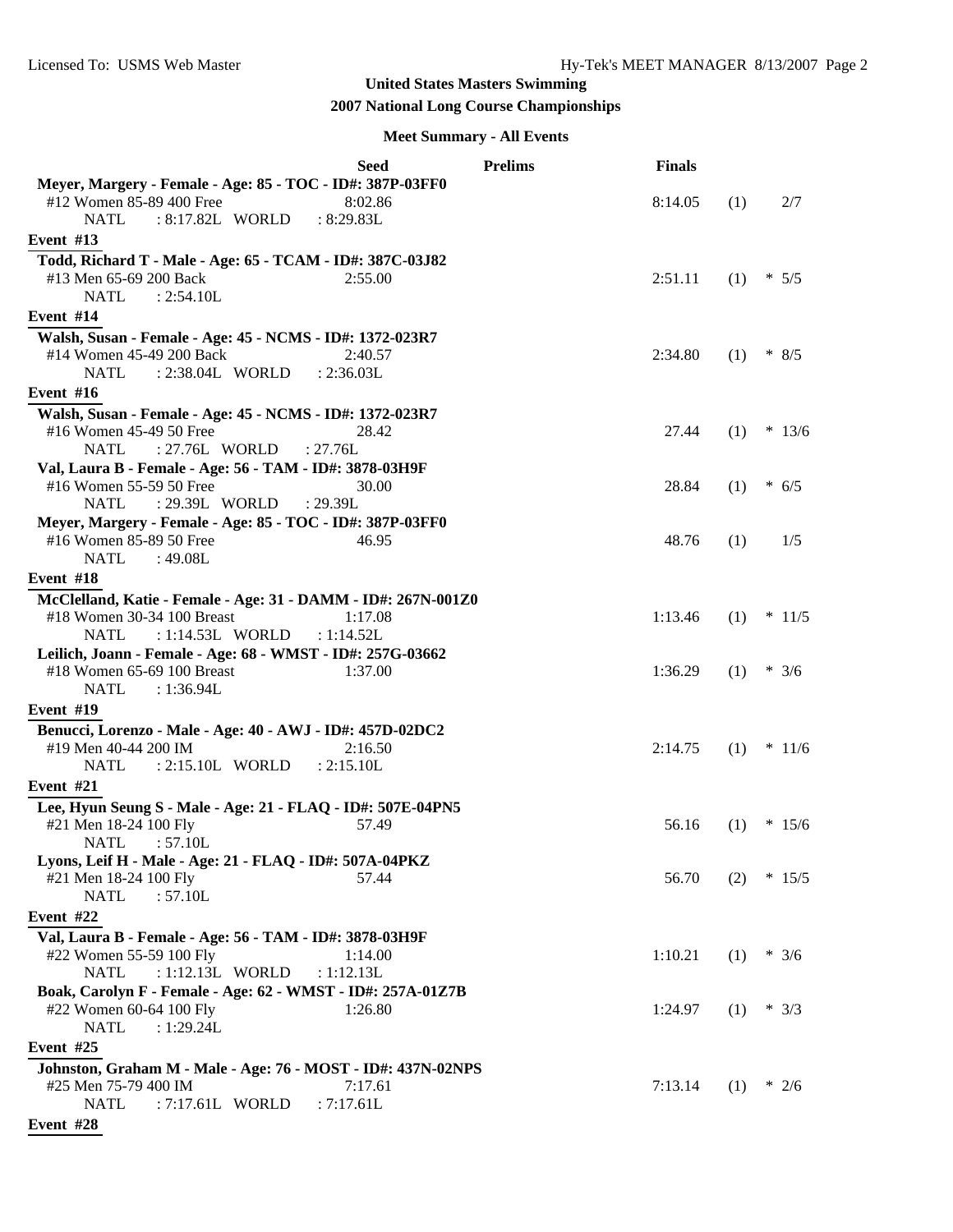## **2007 National Long Course Championships**

#### **Meet Summary - All Events**

|                                                                                                   | Seed        | <b>Prelims</b> | <b>Finals</b>        |     |          |
|---------------------------------------------------------------------------------------------------|-------------|----------------|----------------------|-----|----------|
| Walsh, Susan - Female - Age: 45 - NCMS - ID#: 1372-023R7                                          |             |                |                      |     |          |
| #28 Women 45-49 50 Fly                                                                            | 30.29       |                | 29.84                | (1) | $*$ 9/5  |
| <b>NATL</b><br>: 30.40L WORLD                                                                     | : 30.30L    |                |                      |     |          |
| Val, Laura B - Female - Age: 56 - TAM - ID#: 3878-03H9F                                           |             |                |                      |     |          |
| #28 Women 55-59 50 Fly                                                                            | 34.00       |                | 31.83                | (1) | $* 5/5$  |
| <b>NATL</b><br>: 32.10L WORLD                                                                     | : 32.10L    |                |                      |     |          |
| Event #29                                                                                         |             |                |                      |     |          |
| Stephenson, Dan - Male - Age: 50 - MICH - ID#: 197W-02990                                         |             |                |                      |     |          |
| #29 Men 50-54 200 Free                                                                            | 2:02.90     |                | 2:00.34              | (1) | $* 11/5$ |
| <b>NATL</b><br>: 2:02.50L WORLD                                                                   | : 2:02.50L  |                |                      |     |          |
| Event #30                                                                                         |             |                |                      |     |          |
| Meyer, Margery - Female - Age: 85 - TOC - ID#: 387P-03FF0                                         |             |                |                      |     |          |
| #30 Women 85-89 200 Free                                                                          | 3:53.03     |                | 3:56.11              | (1) | 1/7      |
| <b>NATL</b><br>: 3:59.68L WORLD                                                                   | : 3:59.68L  |                |                      |     |          |
|                                                                                                   |             |                |                      |     |          |
| <b>Event #31</b>                                                                                  |             |                |                      |     |          |
| Lyons, Leif H - Male - Age: 21 - FLAQ - ID#: 507A-04PKZ                                           |             |                |                      |     |          |
| #31 Men 18-24 100 Back                                                                            | 58.81       |                | 58.92                | (1) | 16/5     |
| <b>NATL</b><br>: 1:00.37L                                                                         |             |                |                      |     |          |
| Wilder, Hugh - Male - Age: 60 - PALM - ID#: 557Y-01GWW                                            |             |                |                      |     |          |
| #31 Men 60-64 100 Back                                                                            | 1:10.00     |                | 1:10.72              | (1) | 6/5      |
| <b>NATL</b><br>: 1:11.89L WORLD                                                                   | : 1:11.89L  |                |                      |     |          |
| Mitchell, Clarke E - Male - Age: 75 - NCMS - ID#: 137X-0231A                                      |             |                |                      |     |          |
| #31 Men 75-79 100 Back                                                                            | 1:28.00     |                | 1:26.00              | (1) | $*2/5$   |
| <b>NATL</b><br>: 1:29.47L WORLD                                                                   | : 1:26.00L  |                |                      |     |          |
| Event #32                                                                                         |             |                |                      |     |          |
| Walsh, Susan - Female - Age: 45 - NCMS - ID#: 1372-023R7                                          |             |                |                      |     |          |
| #32 Women 45-49 100 Back                                                                          | 1:12.23     |                | 1:09.66              | (1) | $* 8/5$  |
| <b>NATL</b><br>: 1:12.70L WORLD                                                                   | : 1:11.18L  |                |                      |     |          |
| Event #33                                                                                         |             |                |                      |     |          |
|                                                                                                   |             |                |                      |     |          |
| Todd, Richard T - Male - Age: 65 - TCAM - ID#: 387C-03J82                                         |             |                |                      |     |          |
| #33 Men 65-69 200 Breast                                                                          | 3:06.22     |                | 3:03.47              | (1) | $* 3/5$  |
| <b>NATL</b><br>: $3:07.92L$                                                                       |             |                |                      |     |          |
|                                                                                                   |             |                |                      |     |          |
| <b>Relay</b>                                                                                      | <b>Seed</b> | <b>Prelims</b> | <b>Finals</b>        |     |          |
| 1 Fort Lauderdale Aquatics - 'A' - X72                                                            |             |                |                      |     |          |
| #11 Mixed 72-99 200 Freestyle Relay                                                               | 1:48.72     |                | $1:47.25$ (1) * 11/5 |     |          |
| : 1:48.50L<br><b>NATL</b>                                                                         |             |                |                      |     |          |
| L Lyons M21 507A-04PKZ, G Wright W21 5077-028NT, D Jason W20 5078-04PKX, H Lee M21 507E-04PN5     |             |                |                      |     |          |
|                                                                                                   |             |                |                      |     |          |
| 2 Woodlands Masters Swim Team - 'A' - W72                                                         |             |                |                      |     |          |
| #24 Women 72-99 200 Medley Relay                                                                  | 2:11.80     |                | 2:09.87              | (1) | $* 6/4$  |
| <b>NATL</b><br>: 2:12.59L                                                                         |             |                |                      |     |          |
| R Vogel W23 257T-04E3F, V Nichols W24 257R-04E0Z, L Baker W25 257W-006FC, K Muller W25 257S-01ZCN |             |                |                      |     |          |
|                                                                                                   |             |                |                      |     |          |
|                                                                                                   |             |                |                      |     |          |

3 Fort Lauderdale Aquatics - 'A' - X72 #35 Mixed 72-99 200 Medley Relay 2:01.00 1:59.72 (1) \* 9/5 NATL : 2:02.31L D Jason W20 5078-04PKX, G Wright W21 5077-028NT, L Lyons M21 507A-04PKZ, H Lee M21 507E-04PN5